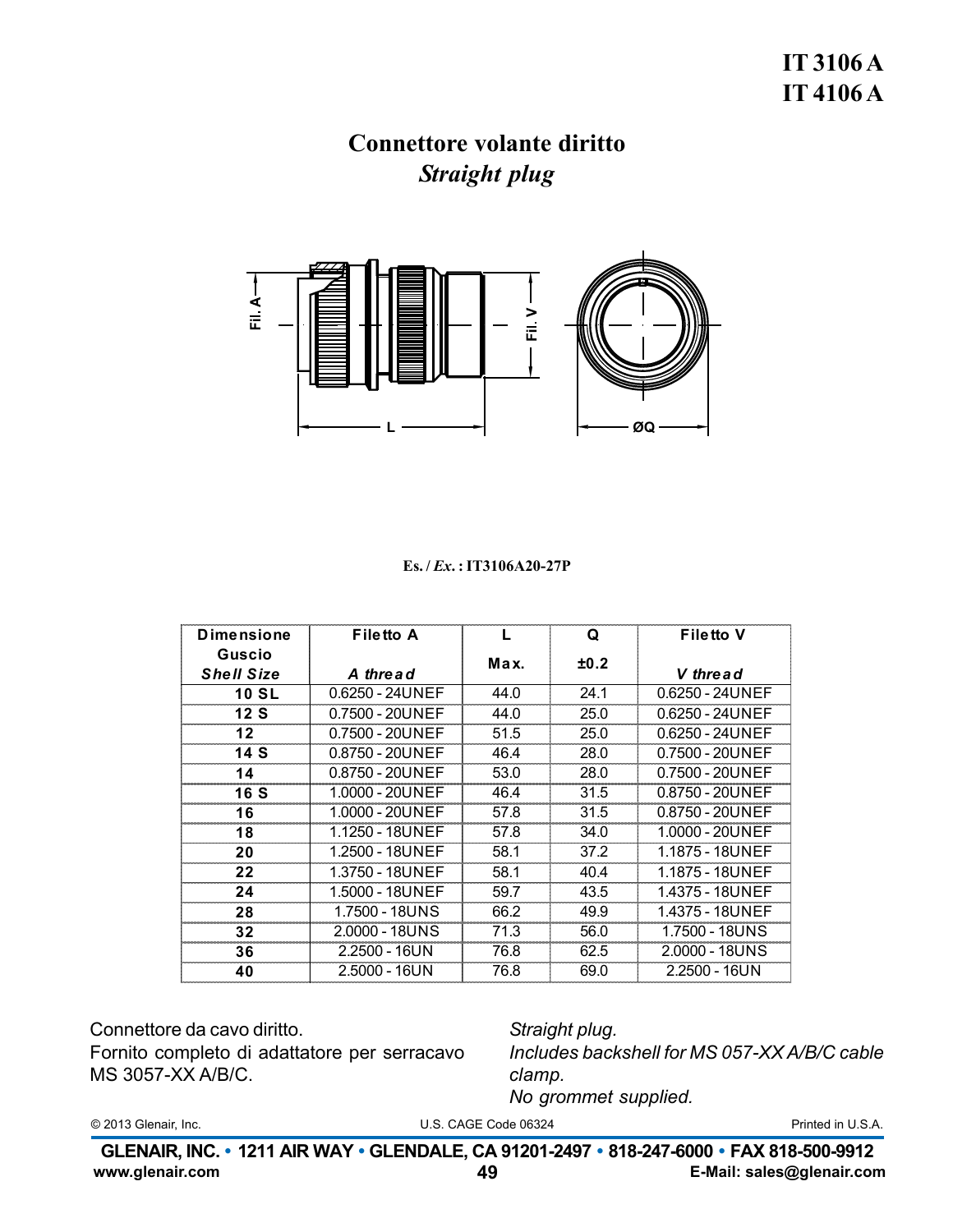IT 3106 A ...  $PG_{--}$  / IT 3106 R ...  $PG_{--}$ IT 4106 A ... PG\_ / IT 4106 R ... PG\_

### **Connettore volante diritto Straight plug**



#### Es./*Ex.*:IT3106A20-27PPG16

| <b>Dimensione</b>    | Filetto A         | L    | Q    | <b>Filetto PG</b> |
|----------------------|-------------------|------|------|-------------------|
| Guscio               |                   | Max. | ±0.2 |                   |
| <b>Shell Size</b>    | A thread          |      |      | <b>PG</b> thread  |
| <b>10 SL</b>         | $0.6250 - 24UNEF$ | 50.0 | 24.1 | 7/9/11            |
| 12S                  | 0.7500 - 20UNEF   | 50.0 | 25.0 | 7/9/11            |
| 12                   | 0.7500 - 20UNEF   | 61.0 | 25.0 | 7/9/11            |
| 14S                  | 0.8750 - 20UNEF   | 52.5 | 28.0 | 9/11/13.5         |
| 14                   | 0.8750 - 20UNEF   | 61.0 | 28.0 | 9/11/13.5         |
| <b>16 S</b>          | 1.0000 - 20UNEF   | 52.5 | 31.5 | 11/13.5/16        |
| 16                   | 1.0000 - 20UNEF   | 61.0 | 31.5 | 11/13.5/16        |
| 18                   | 1.1250 - 18UNEF   | 66.5 | 34.0 | 13.5/16/21        |
| 20                   | 1.2500 - 18UNEF   | 69.5 | 37.2 | 13.5/16/21        |
| 22                   | 1.3750 - 18UNEF   | 69.5 | 40.4 | 13.5/16/21        |
| 24                   | 1.5000 - 18UNEF   | 71.5 | 43.5 | 16/21/29          |
| 1.7500 - 18UNS<br>28 |                   | 76.5 | 49.9 | 16/21/29          |
| 32 <sub>2</sub>      | 2.0000 - 18UNS    | 82.5 | 56.0 | 16/21/29          |
| 36                   | $2.2500 - 16UN$   | 87.5 | 62.5 | 21/29/36          |
| 40                   | 2.5000 - 16UN     | 92.5 | 69.0 | 21/29/36          |

Connettore da cavo diritto con custodia per serracavo PG, non incluso.

Altri tipi di PG possono essere forniti nelle varie taglie a richiesta.

Nella versione in classe R è fornito completo di zoccolo isolante.

Classe A: senza zoccolo

Straight plug with backshell for use with PG cable glands (not included). Other types of PG adaptors can be supplied in various sizes upon request. Class R includes a wire sealing grommet. Class A: no grommet supplied

© 2013 Glenair, Inc.

U.S. CAGE Code 06324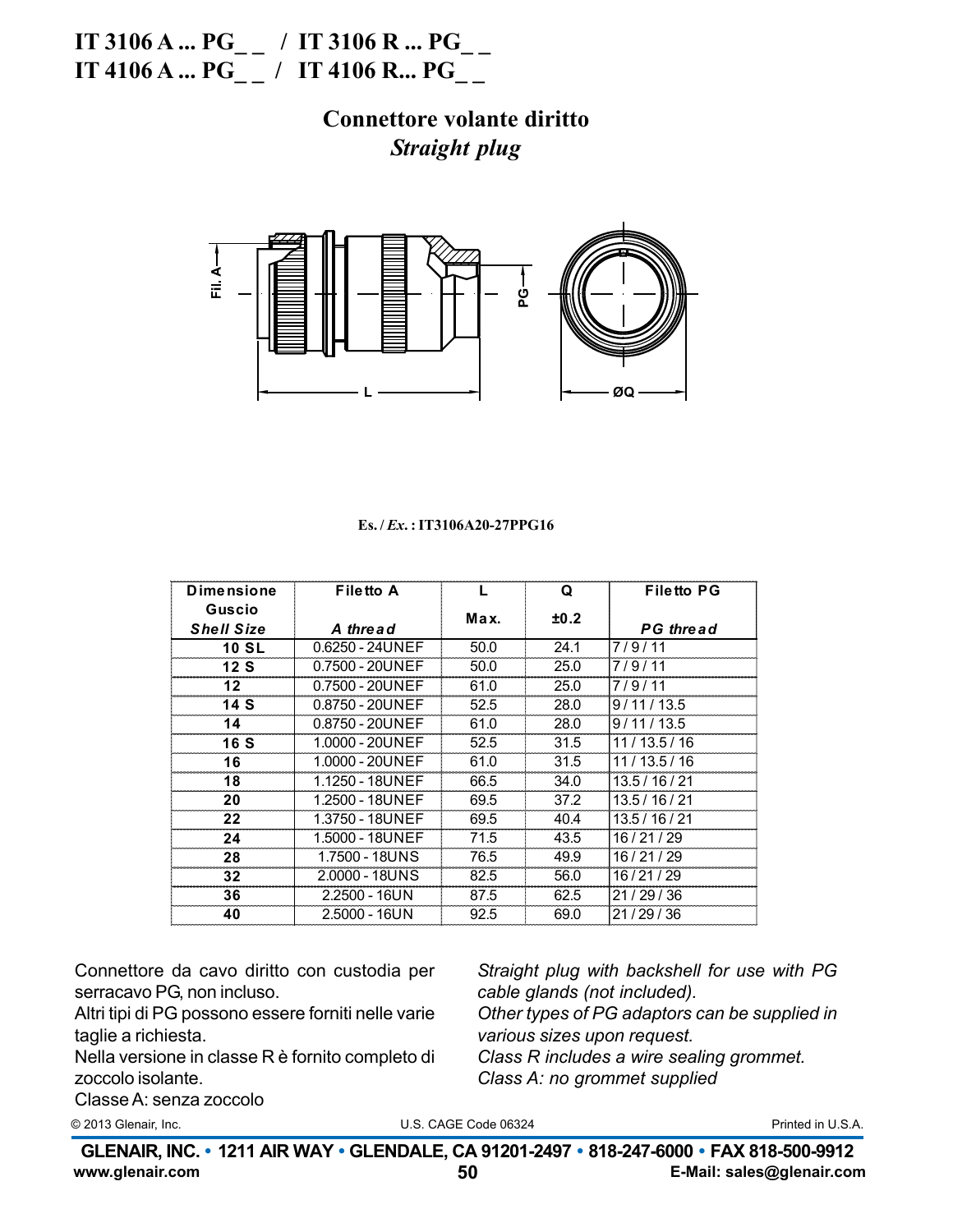**IT 3106 A ... FM\_ \_ / IT 3106 R ... FM\_ \_ IT 4106 A ... FM\_ \_ / IT 4106R ... FM\_ \_**

**Connettore volante diritto** *Straight plug*



|  | $Es. / Ex. : IT3106A20-27PFM20$ |  |
|--|---------------------------------|--|
|--|---------------------------------|--|

| <b>Dimensione</b><br>Guscio<br><b>Shell Size</b> | <b>Filetto A</b><br>A thread | L<br>Max | Q<br>±0.2 | <b>Filetto M</b><br><b>M</b> thread |
|--------------------------------------------------|------------------------------|----------|-----------|-------------------------------------|
| 10                                               | $0.6250 - 24$ UNEF           | 50.0     | 24.1      | M12X1,5                             |
| 12S                                              | 0.7500 - 20UNEF              | 50.0     | 25.0      | M12X1,5                             |
| $12 \,$                                          | $0.7500 - 20$ UNEF           | 61.0     | 25.0      | M12X1,5                             |
| 14 S                                             | $0.8750 - 20$ UNEF           | 52.5     | 28.0      | M16X1,5                             |
| 14                                               | $0.8750 - 20$ UNEF           | 61.0     | 28.0      | M16X1,5                             |
| <b>16 S</b>                                      | 1.0000 - 20UNEF              | 52.5     | 31.5      | M16X1,5                             |
| 16                                               | 1.0000 - 20UNEF              | 61.0     | 31.5      | M16X1,5                             |
| 18                                               | 1.1250 - 18UNEF              | 66.5     | 34.0      | M20X1,5                             |
| 20                                               | 1.2500 - 18UNEF              | 69.5     | 37.2      | M25X1,5                             |
| 22                                               | 1.3750 - 18UNEF              | 69.5     | 40.4      | M25X1,5                             |
| 24                                               | 1.5000 - 18UNEF              | 71.5     | 43.5      | M32X1,5                             |
| 28                                               | 1.7500 - 18UNS               | 76.5     | 49.9      | M32X1,5                             |
| 32                                               | 2.0000 - 18UNS               | 82.5     | 56.0      | M36X1,5                             |
| 36                                               | 2.2500 - 16UN                | 87.5     | 62.5      | M40X1,5                             |
| 40                                               | 2.5000 - 16UN                | 92.5     | 69.0      | M48X1,5                             |

Connettore da cavo diritto con custodia per serracavo metrico, non incluso.

Altri tipi di adattatori possono essere forniti nelle varie taglie a richiesta.

Nella versione in classe R è fornito completo di zoccolo isolante.

*Straight plug with backshell for use with metric cable glands (not included). Other types of adaptors can be supplied in various sizes upon request. Class R includes a wire sealing grommet. Class A: no grommet supplied*

U.S. CAGE Code 06324 © 2013 Glenair, Inc. Printed in U.S.A. U.S. CAGE Code 06324 O.S. CAGE CODE 00324 Printed in O.S.A. Printed in O.S.A. Classe A: senza zoccolo<br>© 2013 Glenair, Inc.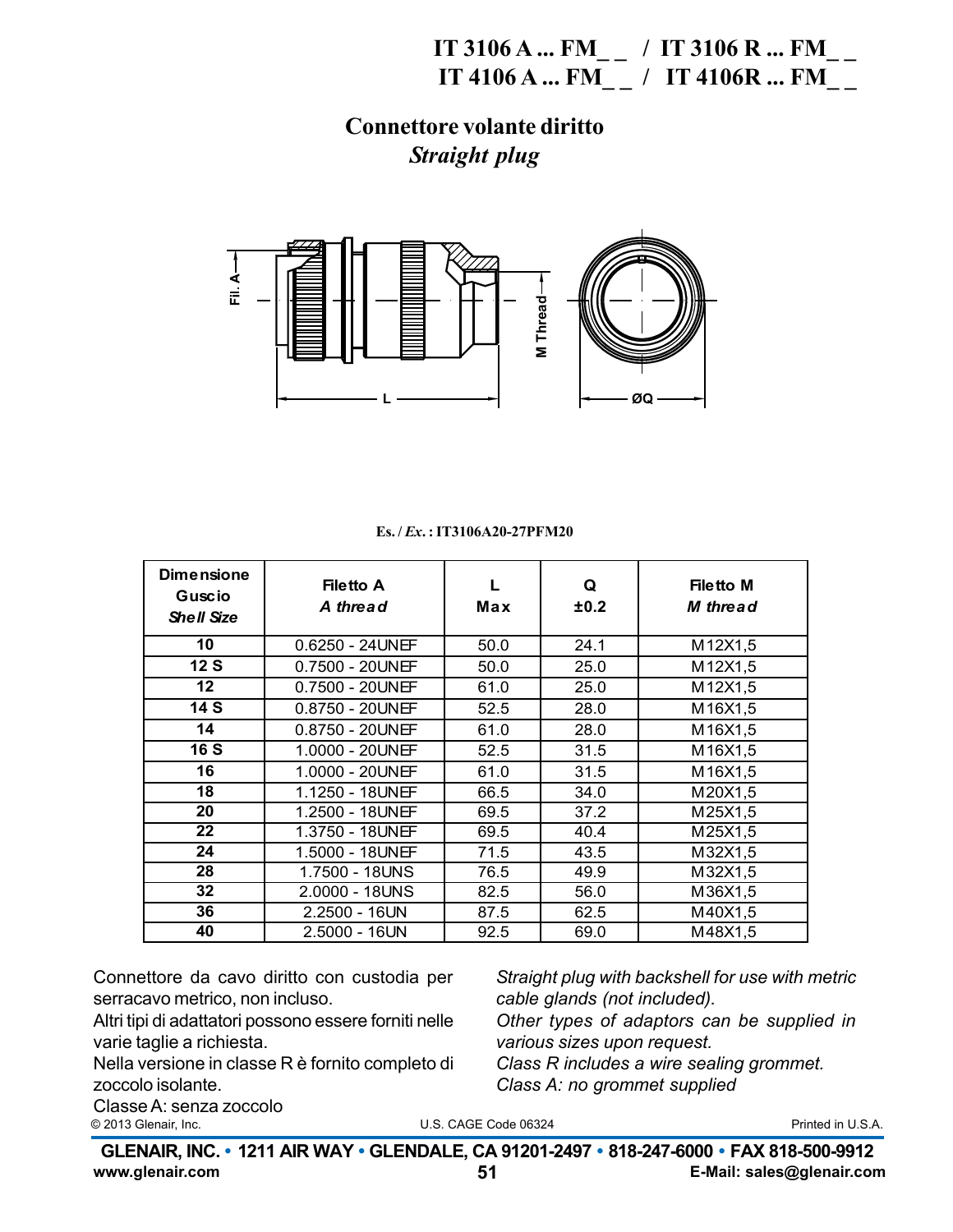**IT 3106 A ... PH** IT 4106 A ... PH

## **Connettore volante diritto Straight plug**



#### Es./*Ex.*: IT3106A20-27PPH16

| <b>Dimensione</b>                  | Filetto A       | в                                    | C    |       | Q    | <b>Filetto PG</b>   |
|------------------------------------|-----------------|--------------------------------------|------|-------|------|---------------------|
| <b>Guscio</b><br><b>Shell Size</b> | A thread        | $min. \div Max.$                     | Max. | Max.  | ±0.2 | <b>PG</b> thread    |
| <b>10 SL</b>                       | 0.6250 - 24UNEF | $3 + 6.5 / 4 + 8 / 5 + 10$           | 50.0 | 76.0  | 24.1 | 7/9/11              |
| 12S                                | 0.7500 - 20UNEF | $3 + 6.5 / 4 + 8 / 5 + 10$           | 50.0 | 76.0  | 25.0 | 7/9/11              |
| $12 \,$                            | 0.7500 - 20UNEF | $3 + 6.5 / 4 + 8 / 5 + 10$           | 50.0 | 76.0  | 25.0 | 7/9/11              |
| 14 S                               | 0.8750 - 20UNEF | $5 \div 10 / 6 \div 12$              | 52.5 | 81.5  | 28.0 | 11/13.5             |
| 14                                 | 0.8750 - 20UNEF | $5 \div 10 / 6 \div 12$              | 61.0 | 90.0  | 28.0 | 11/13.5             |
| <b>16 S</b>                        | 1.0000 - 20UNEF | $4+8/5+10/9+14$                      | 52.5 | 83.5  | 31.5 | 9/11/16             |
| 16                                 | 1.0000 - 20UNEF | l4÷8 / 5÷10 / 9÷14                   | 61.0 | 92.0  | 31.5 | 9/11/16             |
| 18                                 | 1.1250 - 18UNEF | l4÷8 / 5÷10 / 9÷14 / 13÷18           | 66.5 | 101.5 | 34.0 | 9/11/16/21          |
| 20                                 | 1.2500 - 18UNEF | $5 \div 10 / 9 \div 14 / 13 \div 18$ | 69.5 | 104.5 | 37.2 | 11/16/21            |
| 22                                 | 1.3750 - 18UNEF | 6÷12 / 9÷14 / 13÷18                  | 69.5 | 104.5 | 40.4 | 13.5 / 16 / 21      |
| 24                                 | 1.5000 - 18UNEF | 6÷12 / 9÷14 / 13÷18 / 15÷25          | 71.5 | 110.5 | 43.5 | 13.5 / 16 / 21 / 29 |
| 28                                 | 1.7500 - 18UNS  | 9÷14 / 13÷18 / 15÷25                 | 76.5 | 115.5 | 49.9 | 16/21/29            |
| 32                                 | 2,0000 - 18UNS  | 13÷18 / 15÷25                        | 82.5 | 121.5 | 56.0 | 21/29               |
| 36                                 | 2.2500 - 16UN   | 13÷18 / 15÷25 / 20÷32                | 87.5 | 136.5 | 62.5 | 21/29/36            |
| 40                                 | $2.5000 - 16UN$ | 15÷25 / 20÷32                        | 92.5 | 141.5 | 69.0 | 29/36               |

Connettore da cavo diritto con custodia e serracavo PG plastico.

Altri PG possono essere forniti nelle varie taglie a richiesta.

Straight plug with backshell and plastic PG cable gland.

Other types of PG backshells can be supplied in various sizes upon request. No grommet supplied.

© 2013 Glenair, Inc.

U.S. CAGE Code 06324

Printed in U.S.A.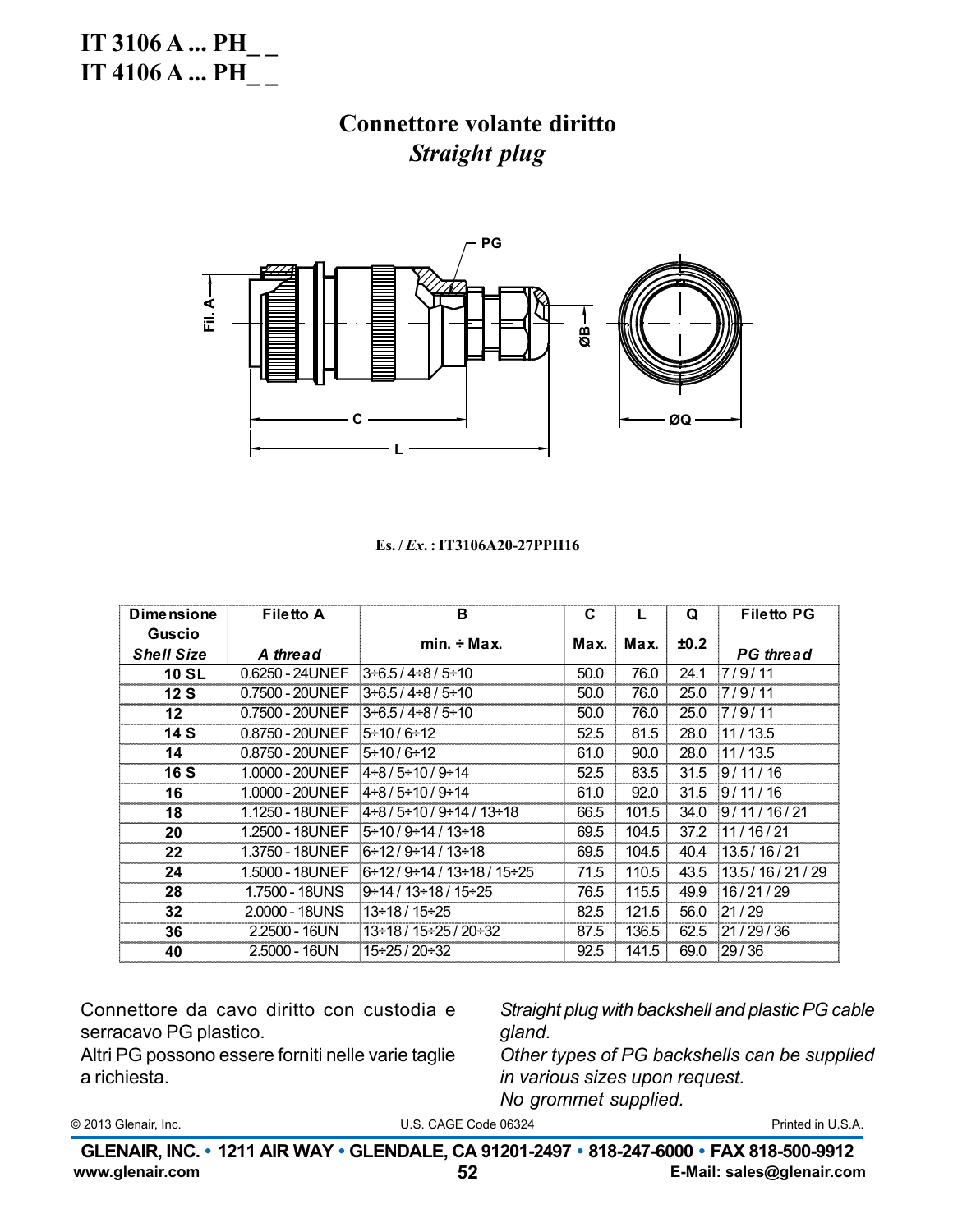

#### $Es. / Ex. : IT3106A20-27PPHM11$

| <b>Dimensione</b> |          | <b>Filetto A</b> | C                                       | L    | Q    |
|-------------------|----------|------------------|-----------------------------------------|------|------|
| Guscio            | P.N. PHM |                  | $min. \div Max.$                        | Max. | ±0.2 |
| <b>Shell Size</b> |          | A thread         |                                         |      |      |
| <b>10 SL</b>      | 9        | 0.6250 - 24UNEF  | $2 + 9$                                 | 60   | 24.1 |
| 12S               | 11       | 0.7500 - 20UNEF  | $2 + 11$                                | 60   | 25.0 |
| 12                | 11       | 0.7500 - 20UNEF  | $2 + 11$                                | 60   | 25.0 |
| 14 S              | 11       | 0.8750 - 20UNEF  | $2 + 11$                                | 60   | 28.0 |
| 14                | 11       | 0.8750 - 20UNEF  | $2 + 11$                                | 60   | 28.0 |
| <b>16 S</b>       | 11       | 1.0000 - 20UNEF  | $2 + 11$                                | 60   | 31.5 |
| 16                | 11       | 1.0000 - 20UNEF  | $2 + 11$                                | 70   | 31.5 |
| 18                | 11/18    | 1.1250 - 18UNEF  | $2 \div 11/9 \div 16.5$                 | 70   | 34.0 |
| 20                | 11/18    | 1.2500 - 18UNEF  | $2 \div 11/9 \div 16.5$                 | 70   | 37.2 |
| 22                | 18       | 1.3750 - 18UNEF  | $9 \div 16.5$                           | 70   | 40.4 |
| 24                | 18/22/24 | 1.5000 - 18UNEF  | $9 \div 16.5 / 15 \div 20 / 19 \div 24$ | 80   | 43.5 |
| 28                | 18/22/24 | 1.7500 - 18UNS   | 9÷16.5 / 15÷20 / 19÷24                  | 80   | 49.9 |
| 32                | 22/24    | 2.0000 - 18UNS   | 15÷20 / 19÷24                           | 80   | 56.0 |
| 36                | 35       | 2.2500 - 16UN    | $23 \div 35$                            | 95   | 62.5 |
| 40                | 35       | 2.5000 - 16UN    | $23 \div 35$                            | 95   | 69.0 |

Connettore da cavo diritto fornito completo di serracavo PHM.

Garantisce una ottima tenuta meccanica sul cavo e ambientale se provvisto di appositi O-Ring.

Straight plug complete with a PHM cable clamp that assures an excellent mechanical and waterproof seal if used with the correct neoprene sealing sleeves.

No grommet supplied.

© 2013 Glenair, Inc.

U.S. CAGE Code 06324

GLENAIR, INC. • 1211 AIR WAY • GLENDALE, CA 91201-2497 • 818-247-6000 • FAX 818-500-9912 www.glenair.com E-Mail: sales@glenair.com 53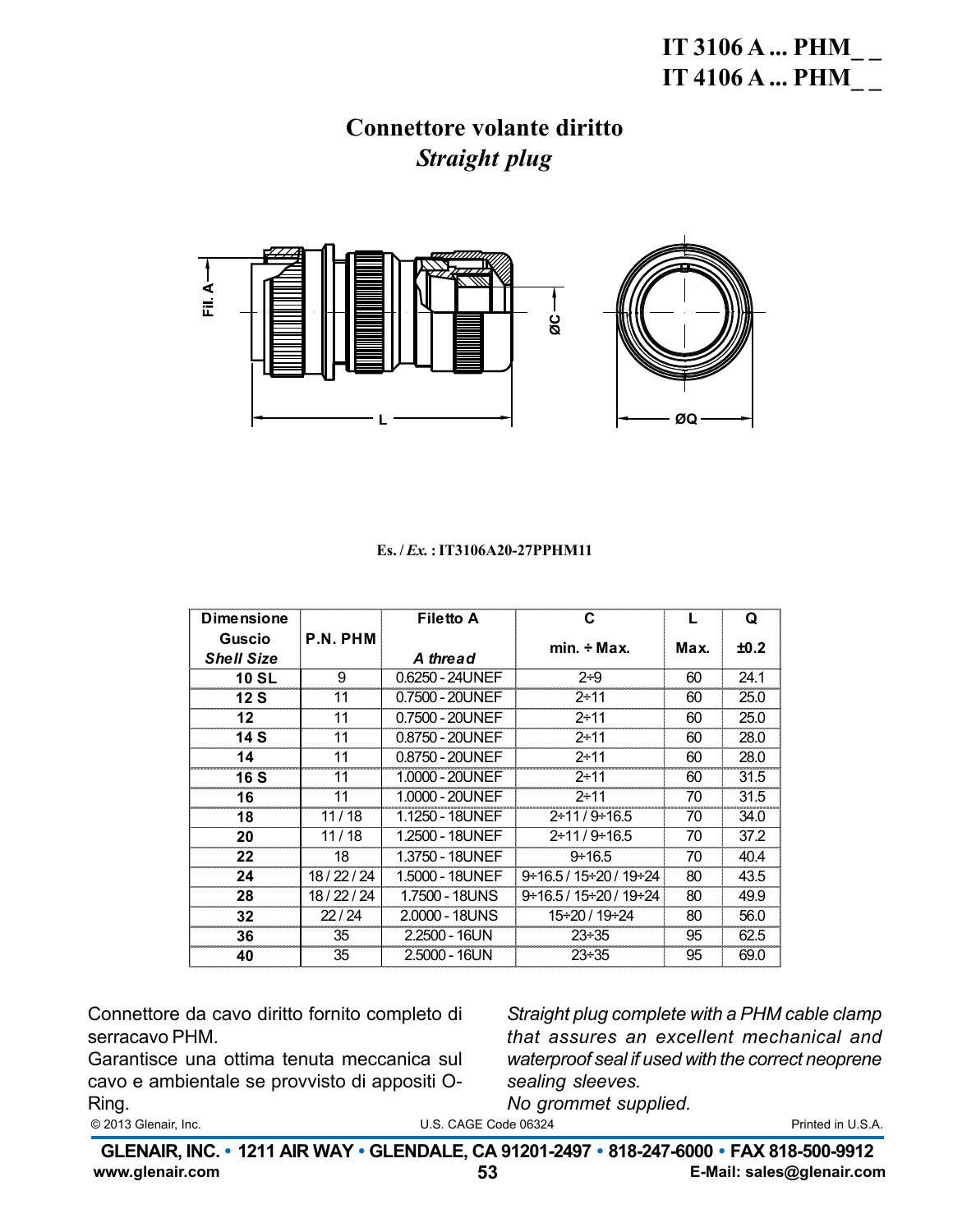## **IT 3106 F IT 4106 F**

# Connettore volante diritto **Straight plug**



#### Es./Ex.: IT3106F20-27P

| <b>Dimensione</b> | <b>Filetto A</b>   | L     | Q    |
|-------------------|--------------------|-------|------|
| Guscio            |                    | Max.  | ±0.2 |
| <b>Shell Size</b> | A thread           |       |      |
| <b>10 SL</b>      | $0.6250 - 24UNEF$  | 55.0  | 24.1 |
| 12S               | $0.7500 - 20$ UNEF | 55.0  | 25.0 |
| 12 <sub>1</sub>   | 0.7500 - 20UNEF    | 62.5  | 25.0 |
| 14 S              | $0.8750 - 20$ UNEF | 58.4  | 28.0 |
| 14                | 0.8750 - 20UNEF    | 65.0  | 28.0 |
| 16 S              | 1.0000 - 20UNEF    | 60.4  | 31.5 |
| 16                | 1.0000 - 20UNEF    | 71.8  | 31.5 |
| 18                | 1.1250 - 18UNEF    | 77.8  | 34.0 |
| 20                | 1.2500 - 18UNEF    | 74.0  | 37.2 |
| 22                | 1.3750 - 18UNEF    | 74.0  | 40.4 |
| 24                | 1.5000 - 18UNEF    | 76.7  | 43.5 |
| 28                | 1.7500 - 18UNS     | 83.2  | 49.9 |
| 32                | 2.0000 - 18UNS     | 90.3  | 56.0 |
| 36                | 2.2500 - 16UN      | 96.8  | 62.5 |
| 40                | 2.5000 - 16UN      | 115.8 | 69.0 |

Connettore da cavo diritto. Fornito completo di zoccolo isolante, adattatore e serracavo MS 3057 classe A.

Straight plug. Includes insulating grommet, backshell and class A cable clamp MS 3057 type.

© 2013 Glenair, Inc.

U.S. CAGE Code 06324

Printed in U.S.A.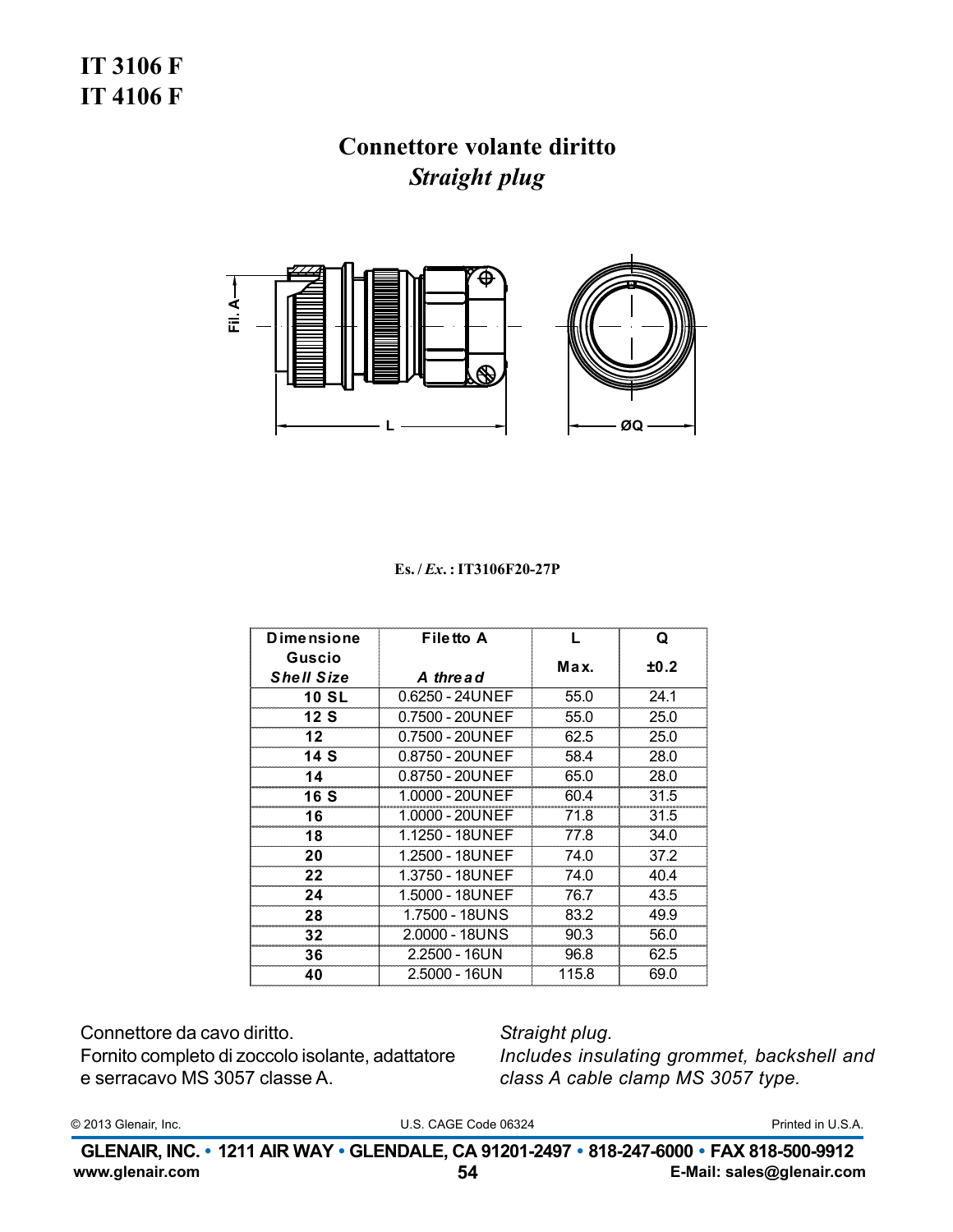

#### $Es. / Ex. : IT3106G20-27P$

| <b>Dimensione</b> | <b>Filetto A</b>  | в    | C    | D    | Е    |      | L1   | Q    |
|-------------------|-------------------|------|------|------|------|------|------|------|
| Guscio            |                   | min. | ±0.1 | ±0.2 | ±0.2 | Max. | ±0.1 | ±0.2 |
| <b>Shell Size</b> | A thread          |      |      |      |      |      |      |      |
| <b>10 SL</b>      | $0.6250 - 24UNEF$ | 8.5  | 13.0 | 15.5 | 17.0 | 52.7 | 8.2  | 24.1 |
| 12 S              | 0.7500 - 20UNEF   | 8.5  | 13.0 | 15.5 | 17.0 | 52.7 | 8.2  | 25.0 |
| 12                | 0.7500 - 20UNEF   | 8.5  | 13.0 | 15.5 | 17.0 | 57.5 | 8.2  | 25.0 |
| 14 S              | 0.8750 - 20UNEF   | 12.0 | 16.5 | 19.1 | 20.1 | 53.4 | 8.2  | 28.0 |
| 14                | 0.8750 - 20UNEF   | 12.0 | 16.5 | 19.1 | 20.1 | 55.0 | 8.2  | 28.0 |
| <b>16 S</b>       | 1.0000 - 20UNEF   | 14.5 | 21.5 | 23.9 | 23.5 | 53.4 | 8.2  | 31.5 |
| 16                | 1.0000 - 20UNEF   | 14.5 | 21.5 | 23.9 | 23.5 | 65.8 | 8.0  | 31.5 |
| 18                | 1.1250 - 18UNEF   | 17.5 | 21.7 | 23.9 | 26.5 | 65.8 | 8.0  | 34.0 |
| 20                | 1.2500 - 18UNEF   | 19.5 | 26.0 | 29.6 | 30.5 | 66.1 | 8.9  | 37.2 |
| 22                | 1.3750 - 18UNEF   | 22.0 | 26.0 | 29.6 | 33.6 | 66.1 | 8.9  | 40.4 |
| 24                | 1.5000 - 18UNEF   | 25.0 | 34.5 | 37.8 | 36,1 | 65.7 | 9.2  | 43.5 |
| 28                | 1.7500 - 18UNS    | 29.0 | 34.3 | 37.8 | 41.4 | 66.2 | 9.2  | 49.9 |
| 32                | 2.0000 - 18UNS    | 34.0 | 43.6 | 47.8 | 48.6 | 73.8 | 11.7 | 56.0 |
| 36                | $2.2500 - 16UN$   | 38.5 | 43.6 | 47.8 | 54.8 | 83.8 | 11.7 | 62.5 |
| 40                | 2.5000 - 16UN     | 48.0 | 52.6 | 57.8 | 60.9 | 83.8 | 11.7 | 69.0 |

Connettore da cavo diritto.

Fornito completo di zoccolo isolante e custodia per preformato termorestringente.

Straight plug. Includes wire sealing grommet and backshell for heat shrink tubing.

© 2013 Glenair, Inc.

U.S. CAGE Code 06324

Printed in U.S.A.

GLENAIR, INC. • 1211 AIR WAY • GLENDALE, CA 91201-2497 • 818-247-6000 • FAX 818-500-9912 www.glenair.com E-Mail: sales@glenair.com 55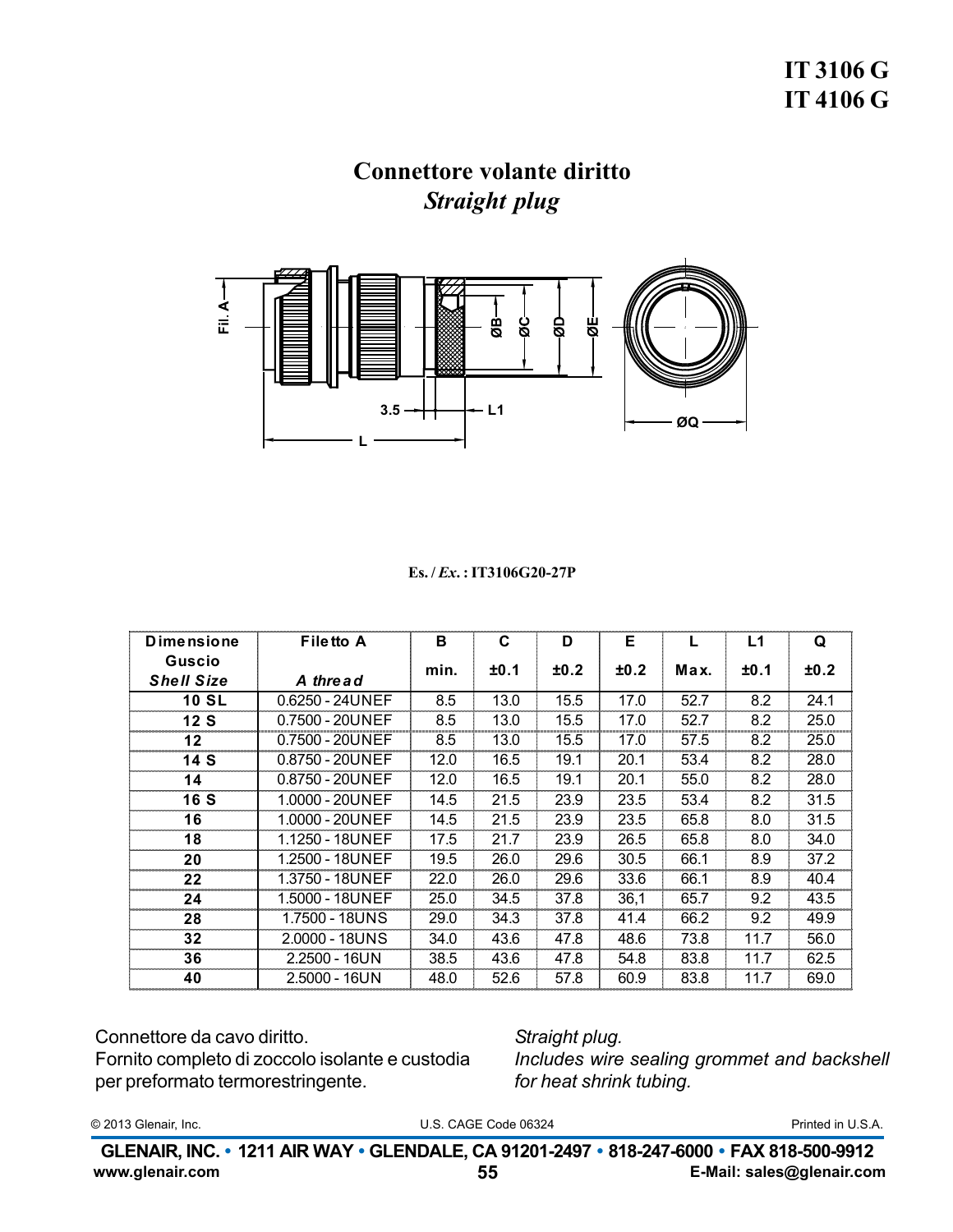# **IT 3106 GR IT4106 GR**

## **Connettore volante diritto Straight plug**



#### Es./*Ex.*: IT3106GR20-27P

| <b>Dimensione</b>           | <b>Filetto A</b>  | в    | С    | D    | Е    | Ch. K |      | L1   | Q    |
|-----------------------------|-------------------|------|------|------|------|-------|------|------|------|
| Guscio<br><b>Shell Size</b> | A thread          | min. | ±0.1 | ±0.2 | ±0.2 | Kkey  | Max. | ±0.1 | ±0.2 |
| <b>10 SL</b>                | $0.6250 - 24UNEF$ | 8.5  | 13.0 | 15.5 | 17.0 | 20    | 52.7 | 8.2  | 24.1 |
| 12S                         | 0.7500 - 20UNEF   | 8.5  | 13.0 | 15.5 | 17.0 | 20    | 52.7 | 8.2  | 25.0 |
| 12                          | 0.7500 - 20UNEF   | 8.5  | 13.0 | 15.5 | 17.0 | 20    | 57.5 | 8.2  | 25.0 |
| 14 S                        | 0.8750 - 20UNEF   | 12.0 | 16.5 | 19.1 | 20.1 | 23    | 53.4 | 8.2  | 28.0 |
| 14                          | 0.8750 - 20UNEF   | 12.0 | 16.5 | 19.1 | 20.1 | 23    | 55.0 | 8.2  | 28.0 |
| 16 S                        | 1.0000 - 20UNEF   | 14.5 | 21.5 | 23.9 | 23.5 | 26    | 53.4 | 8.2  | 31.5 |
| 16                          | 1.0000 - 20UNEF   | 14.5 | 21.5 | 23.9 | 23.5 | 26    | 65.8 | 8.0  | 31.5 |
| 18                          | 1.1250 - 18UNEF   | 17.5 | 21.7 | 23.9 | 26.5 | 28    | 65.8 | 8.0  | 34.0 |
| 20                          | 1.2500 - 18UNEF   | 19.5 | 26.0 | 29.6 | 30.5 | 32    | 66.1 | 8.9  | 37.2 |
| 22                          | 1.3750 - 18UNEF   | 22.0 | 26.0 | 29.6 | 33.6 | 36    | 66.1 | 8.9  | 40.4 |
| 24                          | 1.5000 - 18UNEF   | 25.0 | 34.5 | 37.8 | 36,1 | 39    | 65.7 | 9.2  | 43.5 |
| 28                          | 1.7500 - 18UNS    | 29.0 | 34.3 | 37.8 | 41.4 | 46    | 66.2 | 9.2  | 49.9 |
| 32                          | 2.0000 - 18UNS    | 34.0 | 43.6 | 47.8 | 48.6 | 52    | 73.8 | 11.7 | 56.0 |
| 36                          | 2.2500 - 16UN     | 38.5 | 43.6 | 47.8 | 54.8 | 58    | 83.8 | 11.7 | 62.5 |
| 40                          | 2.5000 - 16UN     | 48.0 | 52.6 | 57.8 | 60.9 | 65    | 83.8 | 11.7 | 69.0 |

Connettore da cavo diritto.

Fornito completo di zoccolo isolante e custodia ispezionabile per preformato termorestringente.

Straight plug. Includes wire sealing grommet and backshell with rotating clamp nut for heat shrink tubing.

© 2013 Glenair, Inc.

U.S. CAGE Code 06324

Printed in U.S.A.

GLENAIR, INC. • 1211 AIR WAY • GLENDALE, CA 91201-2497 • 818-247-6000 • FAX 818-500-9912 www.glenair.com E-Mail: sales@glenair.com 56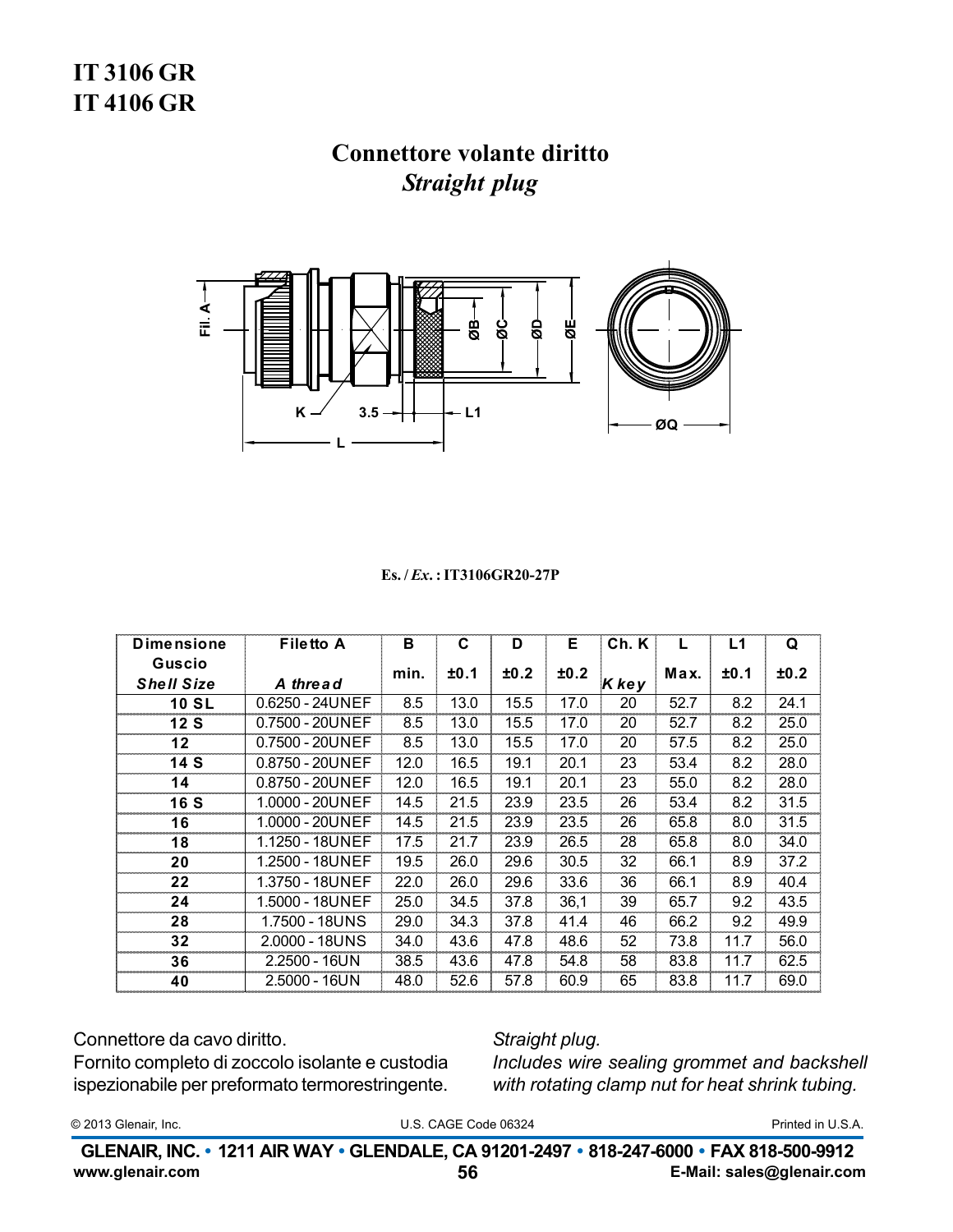## **IT 3106 R IT 4106 R**

### **Connettore volante diritto Straight plug**



#### $Es. / Ex. : IT3106R20-27P$

| <b>Dimensione</b>           | <b>Filetto A</b> | L    | Q    |
|-----------------------------|------------------|------|------|
| Guscio<br><b>Shell Size</b> | A thread         | Max. | ±0.2 |
| <b>10 SL</b>                | 0.6250 - 24UNEF  | 38.0 | 24.1 |
| 12 S                        | 0.7500 - 20UNEF  | 38.0 | 25.0 |
| 12                          | 0.7500 - 20UNEF  | 45.5 | 25.0 |
| 14 S                        | 0.8750 - 20UNEF  | 47.5 | 28.0 |
| 14                          | 0.8750 - 20UNEF  | 52.5 | 28.0 |
| 16 S                        | 1.0000 - 20UNEF  | 45.5 | 31.5 |
| 16                          | 1.0000 - 20UNEF  | 55.5 | 31.5 |
| 18                          | 1.1250 - 18UNEF  | 55.5 | 34.0 |
| 20                          | 1.2500 - 18UNEF  | 55.5 | 37.2 |
| 22                          | 1.3750 - 18UNEF  | 55.5 | 40.4 |
| 24                          | 1.5000 - 18UNEF  | 58.5 | 43.5 |
| 28                          | 1.7500 - 18UNS   | 58.5 | 49.9 |
| 32                          | 2.0000 - 18UNS   |      | 56.0 |
| 36                          | 2.2500 - 16UN    | 58.5 | 62.5 |
| 40                          | 2.5000 - 16UN    | 58.5 | 69.0 |

Connettore da cavo diritto.

Fornito completo di zoccolo isolante e custodia posteriore. Utilizzato con fili singoli.

Straight plug.

Includes wire sealing grommet and backshell. For use with individual wires.

© 2013 Glenair, Inc.

U.S. CAGE Code 06324

Printed in U.S.A.

GLENAIR, INC. • 1211 AIR WAY • GLENDALE, CA 91201-2497 • 818-247-6000 • FAX 818-500-9912 www.glenair.com 57 E-Mail: sales@glenair.com